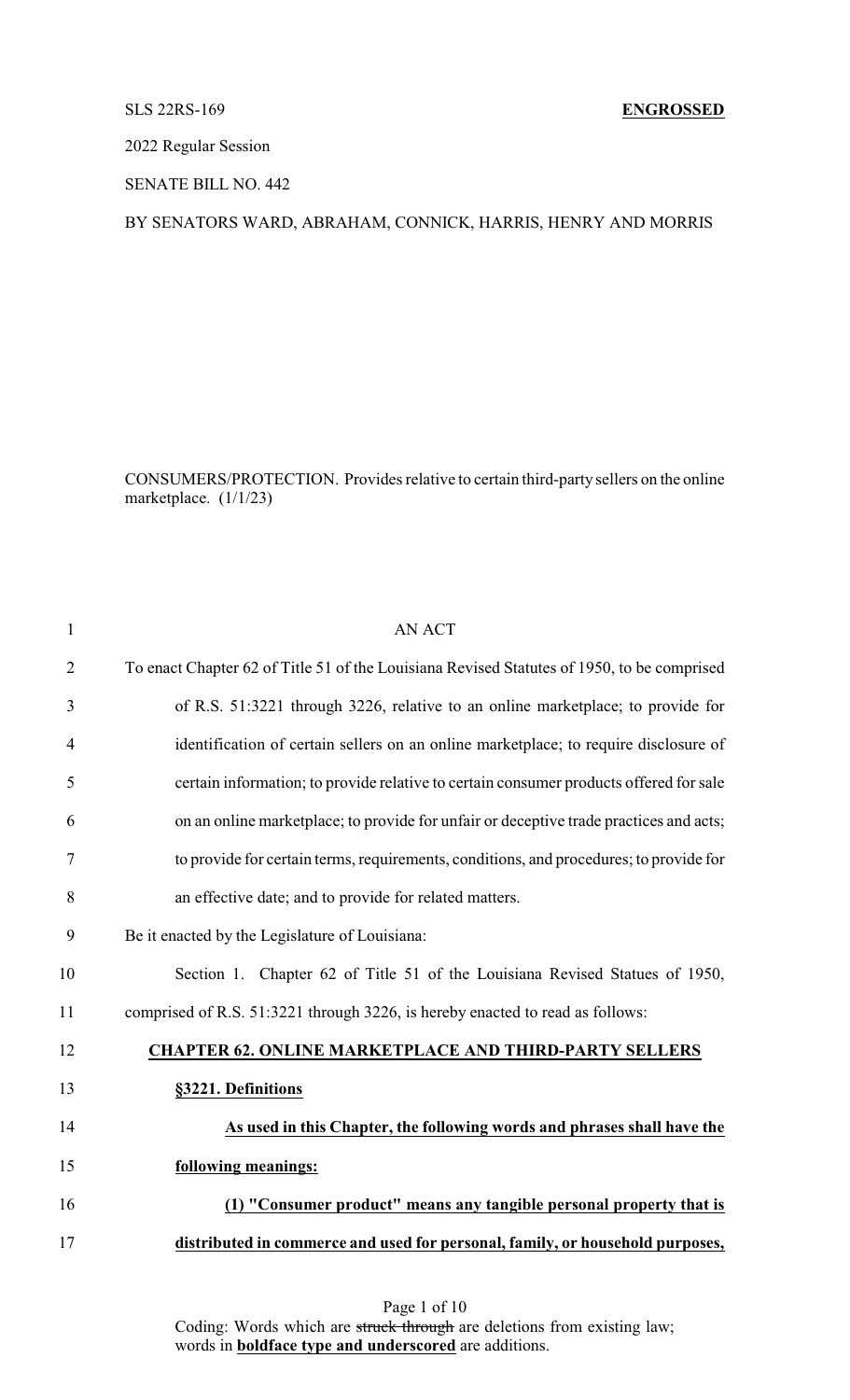| $\mathbf{1}$   | including any property intended to be attached to or installed in any real         |
|----------------|------------------------------------------------------------------------------------|
| $\overline{2}$ | property without regard to whether it is attached or installed.                    |
| 3              | (2) "High-volume third-party seller" means a participant in an online              |
| 4              | marketplace who is a third-party seller and who has entered into two hundred       |
| 5              | or more discrete sales or transactions of new or used consumer products in any     |
| 6              | twelve-month period during the previous twenty-four months, which result in        |
| 7              | an aggregate total of five thousand dollars or more in total gross revenue for the |
| 8              | participant. For purposes of calculating the number of discrete sales or           |
| 9              | transactions or the aggregate gross revenues, an online marketplace shall be       |
| 10             | required only to count sales or transactions made through the online               |
| 11             | marketplace and for which payment was processed by the online marketplace,         |
| 12             | either directly or through its payment processor.                                  |
| 13             | (3) "Online marketplace" means any person or entity that operates a                |
| 14             | consumer-directed electronically based or accessed platform that meets all of      |
| 15             | the following criteria:                                                            |
| 16             | (a) Has features that allow for, facilitate, or enable third-party sellers to      |
| 17             | engage in the sale, purchase, payment, storage, shipping, or delivery of a         |
| 18             | consumer product in this state.                                                    |
| 19             | (b) Is used by one or more third-party sellers for such purposes.                  |
| 20             | (c) Has a contractual or similar relationship with consumers governing             |
| 21             | their use of the platform to purchase consumer products.                           |
| 22             | (4) "Seller" means a person who sells, offers to sell, or contracts to sell        |
| 23             | a consumer product through an online marketplace platform.                         |
| 24             | "Third-party seller" means any seller, independent of an online<br>(5)             |
| 25             | marketplace, who sells, offers to sell, or contracts to sell a consumer product in |
| 26             | this state through an online marketplace. Third-party seller shall not include     |
| 27             | either of the following:                                                           |
| 28             | (a) A seller who operates the online marketplace's platform.                       |
| 29             | (b) A business entity that has made available to the general public the            |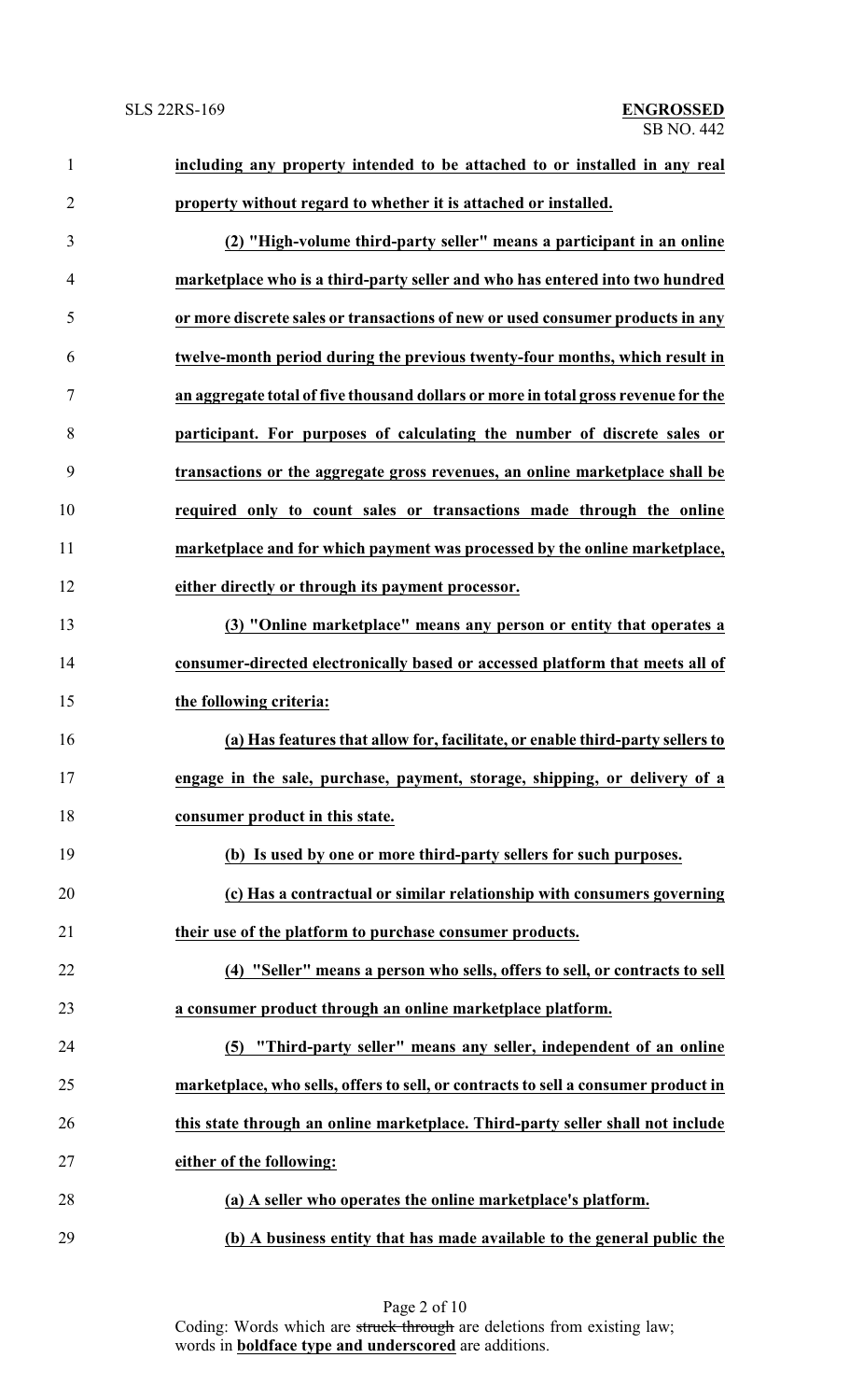| $\mathbf{1}$   | entity's name, business address, and working contact information; an ongoing        |
|----------------|-------------------------------------------------------------------------------------|
| $\overline{2}$ | contractual relationship with the online marketplace to provide the online          |
| 3              | marketplace with the manufacture, distribution, wholesaling, or fulfillment of      |
| $\overline{4}$ | shipments of consumer products; and provided to the online marketplace              |
| 5              | identifying information which has been verified in accordance with this             |
| 6              | Chapter.                                                                            |
| 7              | (6) "Verify" means to confirm information provided to an online                     |
| 8              | marketplace pursuant to this Chapter, which may include the use of one or           |
| 9              | more methods that enable the online marketplace to reliably determine that any      |
| 10             | information and documents provided are valid, corresponding to the seller or        |
| 11             | an individual acting on the sellers behalf, not misappropriated, and not falsified. |
| 12             | §3222. Collection and verification of information by online marketplace             |
| 13             | A.(1) An online marketplace shall require that any high-volume                      |
| 14             | third-party seller on the online marketplace's platform provide the online          |
| 15             | marketplace with all of the following information not later than ten days after     |
| 16             | qualifying as a high-volume third-party seller on the platform:                     |
| 17             | (a) The bank account number of the high-volume third-party seller, or               |
| 18             | if the high-volume third-party seller does not have a bank account, the name of     |
| 19             | the payee for payments issued by the online marketplace to the high-volume          |
| 20             | third-party seller. The high-volume third-party seller shall provide the bank       |
| 21             | account or payee information directly to the online marketplace or to a             |
| 22             | third-party contracted by the online marketplace to maintain such information,      |
| 23             | provided that the online marketplace is able to obtain the information on           |
| 24             | demand from the other third-party.                                                  |
| 25             | (b) The high-volume third-party seller's contact information, including             |
| 26             | but not limited to the following information:                                       |
| 27             | (i) If the high-volume third-party seller is an individual, the individual's        |
| 28             | name.                                                                               |
| 29             | (ii) If the high-volume third-party seller is not an individual, either a           |

Page 3 of 10 Coding: Words which are struck through are deletions from existing law; words in **boldface type and underscored** are additions.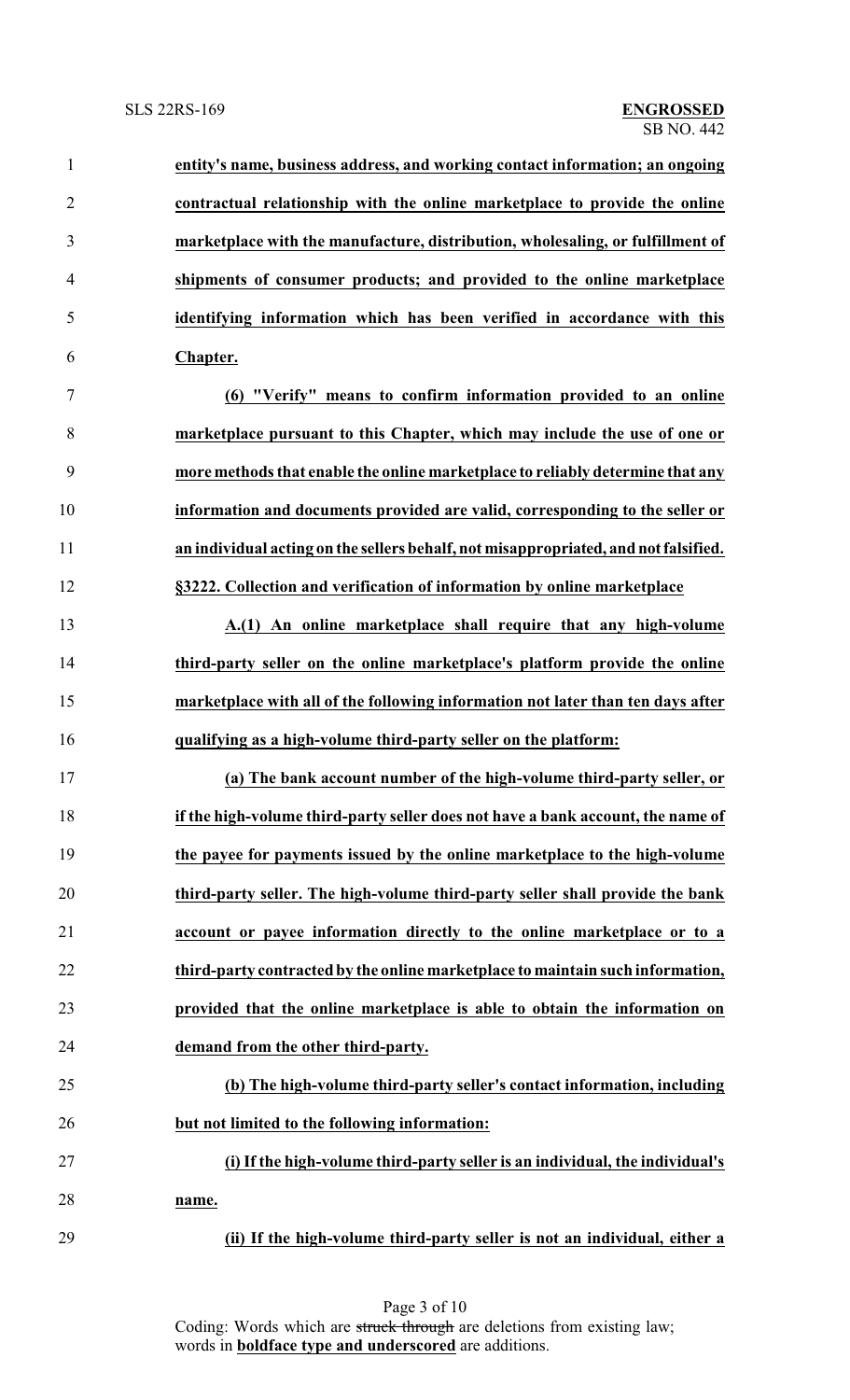| 1              | copy of a valid government issued identification for an individual acting on     |
|----------------|----------------------------------------------------------------------------------|
| $\overline{2}$ | behalf of a high-volume third-party seller or a copy of a valid government       |
| 3              | issued record or tax document that includes the business name and physical       |
| $\overline{4}$ | address of the high-volume third-party seller.                                   |
| 5              | (c) A business tax identification number of the high-volume third-party          |
| 6              | seller, or if the high-volume third-party seller does not have a business tax    |
| 7              | identification number, a taxpayer identification number.                         |
| 8              | (d) A current working phone number and electronic mail address for the           |
| 9              | high-volume third-party seller.                                                  |
| 10             | (2)(a) Periodically, but not less than annually, an online marketplace           |
| 11             | shall notify each high-volume third-party seller on the online marketplace's     |
| 12             | platform of the requirement to update information collected pursuant to this     |
| 13             | Section.                                                                         |
| 14             | (b) An online market place shall require any high-volume third-party             |
| 15             | seller to electronically certify whether the high-volume third-party seller has  |
| 16             | submitted updated information within ten days after receiving an annual notice.  |
| 17             | (c) If the high-volume third-party seller does not provide the                   |
| 18             | information or certification required by this Subsection, the online marketplace |
| 19             | shall, after providing the high-volume third-party seller with written or        |
| 20             | electronic notice and an opportunity to provide the information or certification |
| 21             | within ten days after issuance of the notice, suspend the sales activity of the  |
| 22             | high-volume third-party seller until the certification is completed by the       |
| 23             | high-volume third-party seller.                                                  |
| 24             | B.(1) Except as provided in Paragraph (2) of this Subsection, an online          |
| 25             | marketplace shall verify the information and any changes to the information      |
| 26             | collected pursuant to this Section within ten days after collecting the data.    |
| 27             | (2) If a high-volume third-party seller provides a copy of a valid               |
| 28             | government issued tax document, any information contained in the document        |
| 29             | shall be presumed to be verified as of the date of issuance of the document.     |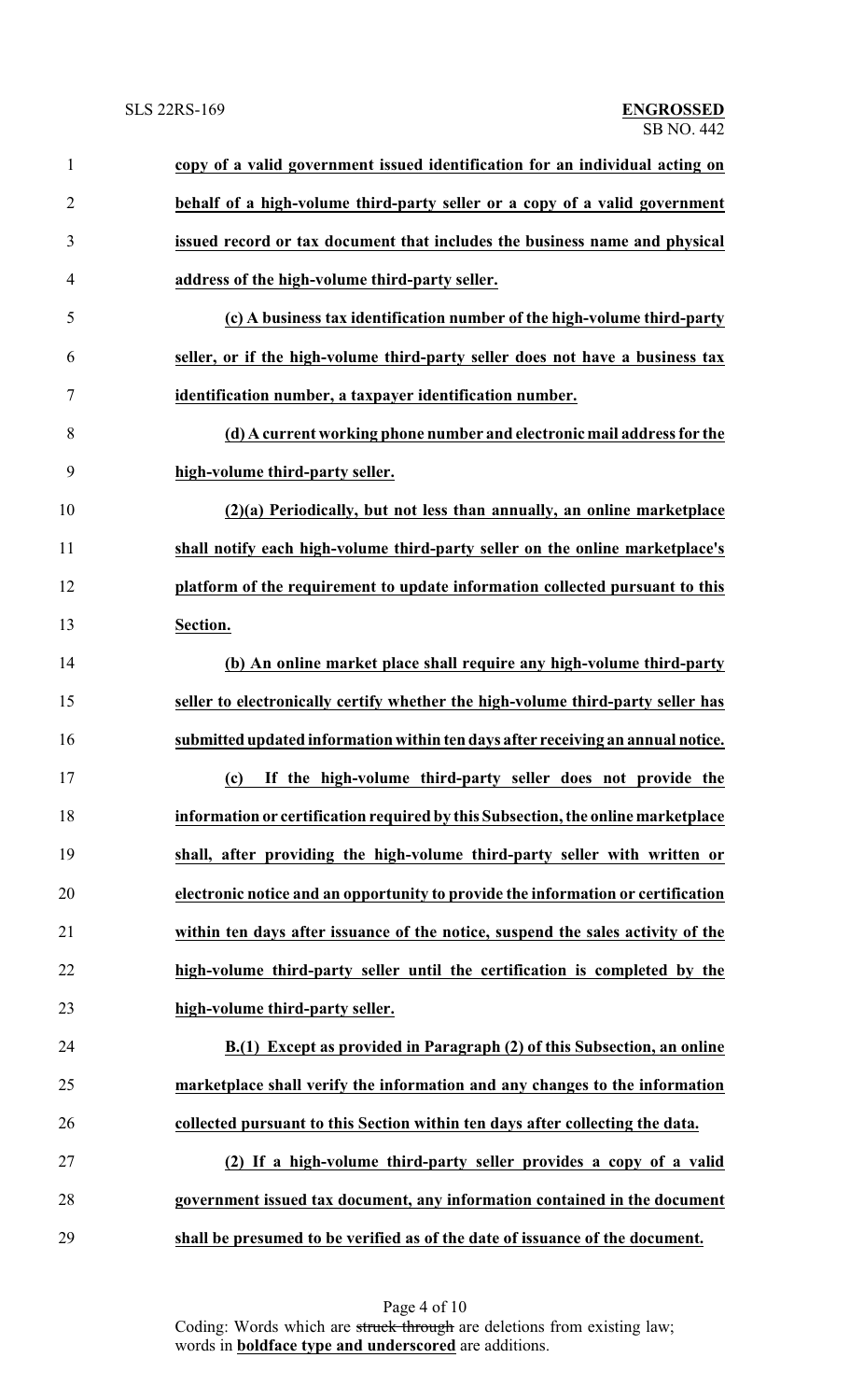| $\mathbf{1}$   | §3223. Data; limitation; security                                                  |
|----------------|------------------------------------------------------------------------------------|
| $\overline{2}$ | A. Any data that is collected to comply with any requirement of this               |
| 3              | Chapter shall not be used for any other purpose except as required by law.         |
| $\overline{4}$ | B. An online marketplace shall implement and maintain reasonable                   |
| 5              | security procedures and practices, including administrative, physical, and         |
| 6              | technical safeguards, appropriate to the nature of the data and the purposes for   |
| 7              | which the data will be used, to protect the data collected to comply with the      |
| 8              | requirements of this Chapter from unauthorized use, disclosure, access,            |
| 9              | destruction, or modification.                                                      |
| 10             | §3224. Online marketplace; disclosure requirements of sellers; exceptions          |
| 11             | A. An online marketplace shall require any high-volume third-party                 |
| 12             | seller that uses the platform of the online marketplace and has an aggregate       |
| 13             | total of twenty thousand dollars or more in annual gross revenues on the online    |
| 14             | marketplace to provide the identity of the high-volume third-party seller,         |
| 15             | including but not limited to the following identifiable information:               |
| 16             | (1) The full name of the high-volume third-party seller, which may                 |
| 17             | include the high-volume third-party seller's name or company name, or the          |
| 18             | name by which the high-volume third-party seller or company operates on the        |
| 19             | online marketplace.                                                                |
| 20             | (2) The physical address of the high-volume third-party seller.                    |
| 21             | (3) Contact information for the high-volume third-party seller to allow            |
| 22             | for the direct, unhindered communication with the high-volume third-party          |
| 23             | seller by users of the online marketplace, including but not limited to any of the |
| 24             | following:                                                                         |
| 25             | (a) A current working phone number.                                                |
| 26             | (b) A current working electronic mail address.                                     |
| 27             | (c) Other means of direct electronic messaging, provided to the                    |
| 28             | high-volume third-party seller by the online marketplace.                          |
| 29             | B. An online marketplace shall disclose the information required in                |

Page 5 of 10 Coding: Words which are struck through are deletions from existing law; words in **boldface type and underscored** are additions.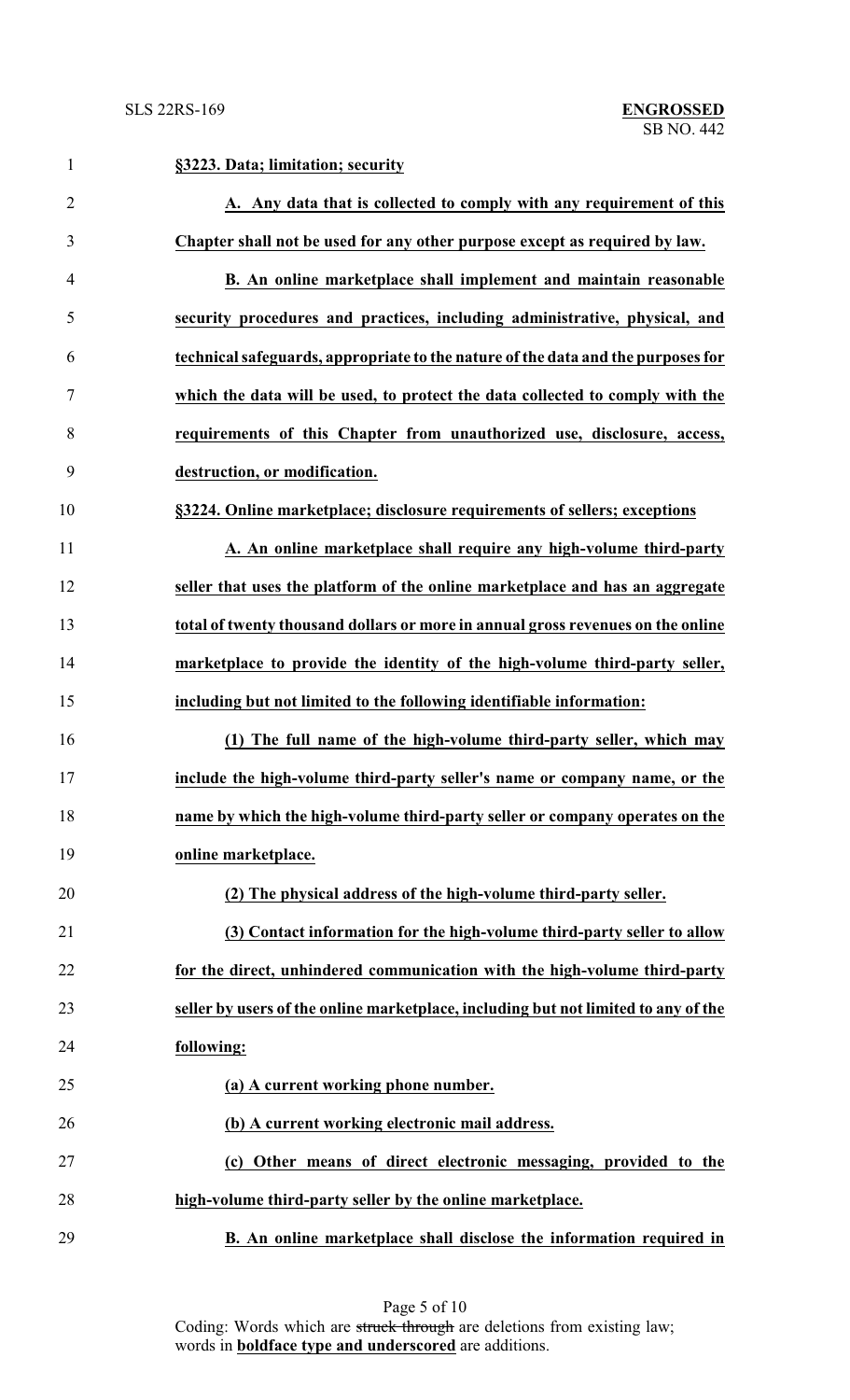| $\mathbf{1}$   | Subsection A of this Section to consumers in a conspicuous manner in an order     |
|----------------|-----------------------------------------------------------------------------------|
| $\overline{2}$ | confirmation message or other document or communication made to the               |
| 3              | consumer after a purchase is finalized and in the consumer's account history.     |
| $\overline{4}$ | C. If the high-volume third-party seller uses a different seller to supply        |
| 5              | the consumer product to the consumer, upon purchase, and upon the request         |
| 6              | of an authenticated purchaser, the seller that supplies the consumer product to   |
| 7              | the purchaser shall disclose the information required in Subsection A of this     |
| 8              | Section to the purchaser.                                                         |
| 9              | D.(1) Upon written request of a high-volume third-party seller, an online         |
| 10             | marketplace may provide a partial disclosure of the information required by       |
| 11             | <b>Subsection A of this Section as follows:</b>                                   |
| 12             | (a) If the high-volume third-party seller demonstrates to the online              |
| 13             | marketplace that he does not have a business address and has only a personal      |
| 14             | street address, the online marketplace shall require the high-volume third-party  |
| 15             | seller to disclose only the country and, if applicable, the state where the       |
| 16             | high-volume third-party seller resides on the product listing. The online         |
| 17             | marketplace may inform consumers that there is no business address available      |
| 18             | for the high-volume third-party seller and that consumer inquires may be          |
| 19             | submitted to the high-volume third-party seller's phone, electronic mail          |
| 20             | address, or other electronic messaging provided to the seller by the online       |
| 21             | marketplace.                                                                      |
| 22             | (b) If a high-volume third-party seller certifies to the online marketplace       |
| 23             | that the high-volume third-party seller is a business that has a physical address |
| 24             | for product returns, the online marketplace may disclose the high-volume          |
| 25             | third-party seller's physical address for product returns.                        |
| 26             | (c) If a high-volume third-party seller certifies to the online marketplace       |
| 27             | that the high-volume third-party seller does not have a phone number other        |
| 28             | than a personal phone number, the online marketplace shall inform consumers       |
| 29             | that there is no phone number available for the seller and that consumer          |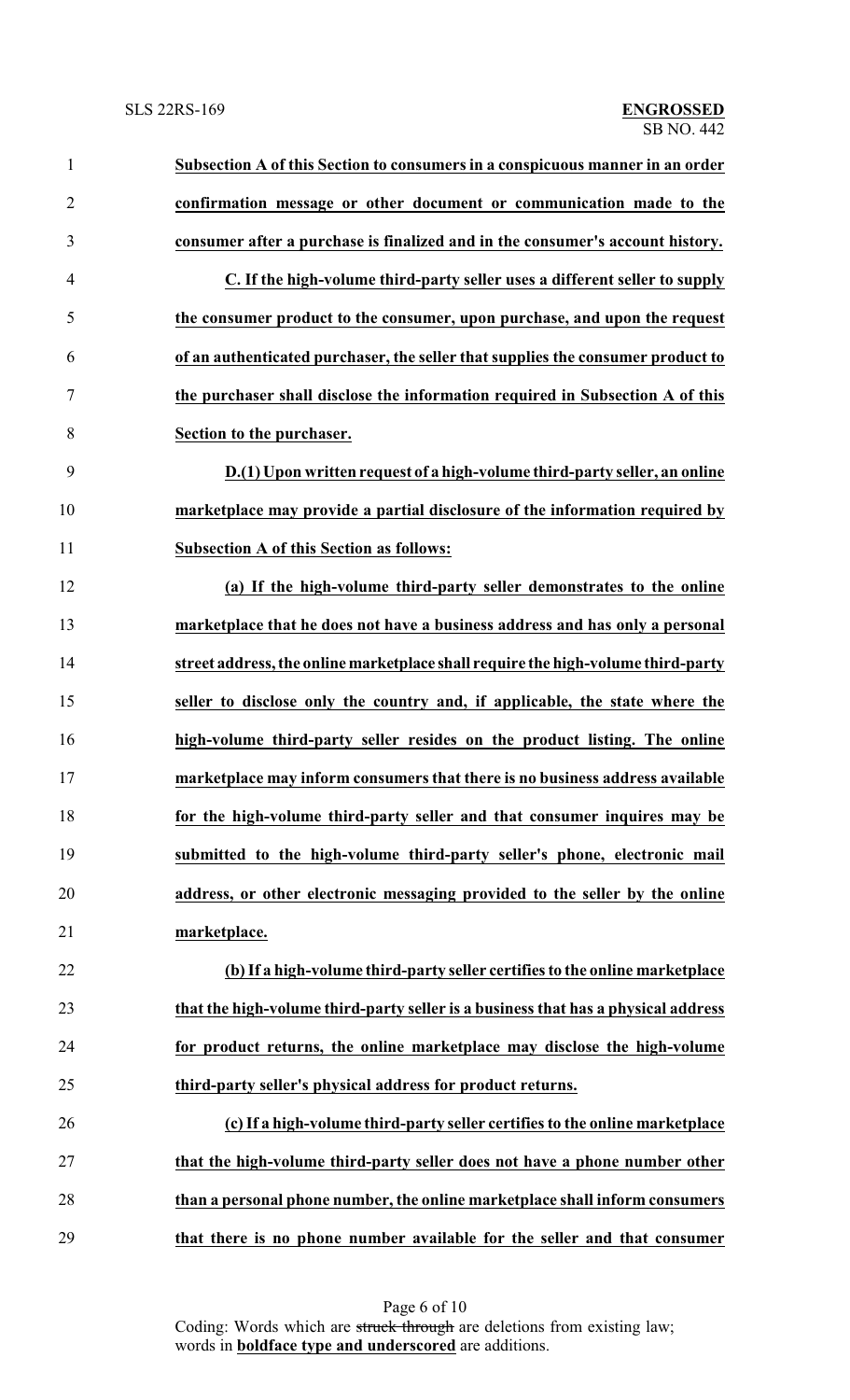| $\mathbf{1}$   | inquiries should be submitted to the seller's electronic mail address or other    |
|----------------|-----------------------------------------------------------------------------------|
| $\overline{2}$ | means of electronic messaging provided to the seller by the online marketplace.   |
| 3              | (2) If an online marketplace becomes aware that a high-volume                     |
| $\overline{4}$ | third-party seller has made a false representation to the online marketplace in   |
| 5              | order to justify partial disclosure of information required under this Section or |
| 6              | that a high-volume third-party seller who has requested and has allowed to        |
| 7              | submit partial disclosure of identifying information has not responded to         |
| 8              | inquiries submitted to the high-volume third-party sellers's contact information  |
| 9              | within a reasonable amount of time, the online marketplace shall require the      |
| 10             | high-volume third-party seller to submit the identifying information as required  |
| 11             | under this Section within ten days after issuance of such notice. If the          |
| 12             | information is not submitted within ten days, the online marketplace shall        |
| 13             | remove the high-volume third-party seller from its platform and revoke access     |
| 14             | and privileges of the high-volume third-party seller.                             |
| 15             | E. An online marketplace shall disclose to consumers in a clear and               |
| 16             | conspicuous manner on the product listing of any high-volume third-party seller   |
| 17             | a reporting mechanism that allows for electronic and telephonic reporting of      |
| 18             | suspicious marketplace activity to the online marketplace.                        |
| 19             | §3225. Unfair or deceptive trade practice or act; online marketplace sellers;     |
| 20             | identification; violations                                                        |
| 21             | Any violation of this Chapter shall be a deceptive and unfair trade               |
| 22             | practice and shall subject the online marketplace to any and all actions and      |
| 23             | penalties provided for in the Unfair Trade Practices and Consumer Protection      |
| 24             | Law, R.S. 51:1401 et seq.                                                         |
| 25             | §3226. Preemption                                                                 |
| 26             | No political subdivision may establish, mandate, or otherwise require an          |
| 27             | online marketplace to collect or verify information from a high-volume            |
| 28             | third-party seller or disclose information to a consumer on a one-time or         |
| 29             | ongoing basis.                                                                    |

Page 7 of 10 Coding: Words which are struck through are deletions from existing law; words in **boldface type and underscored** are additions.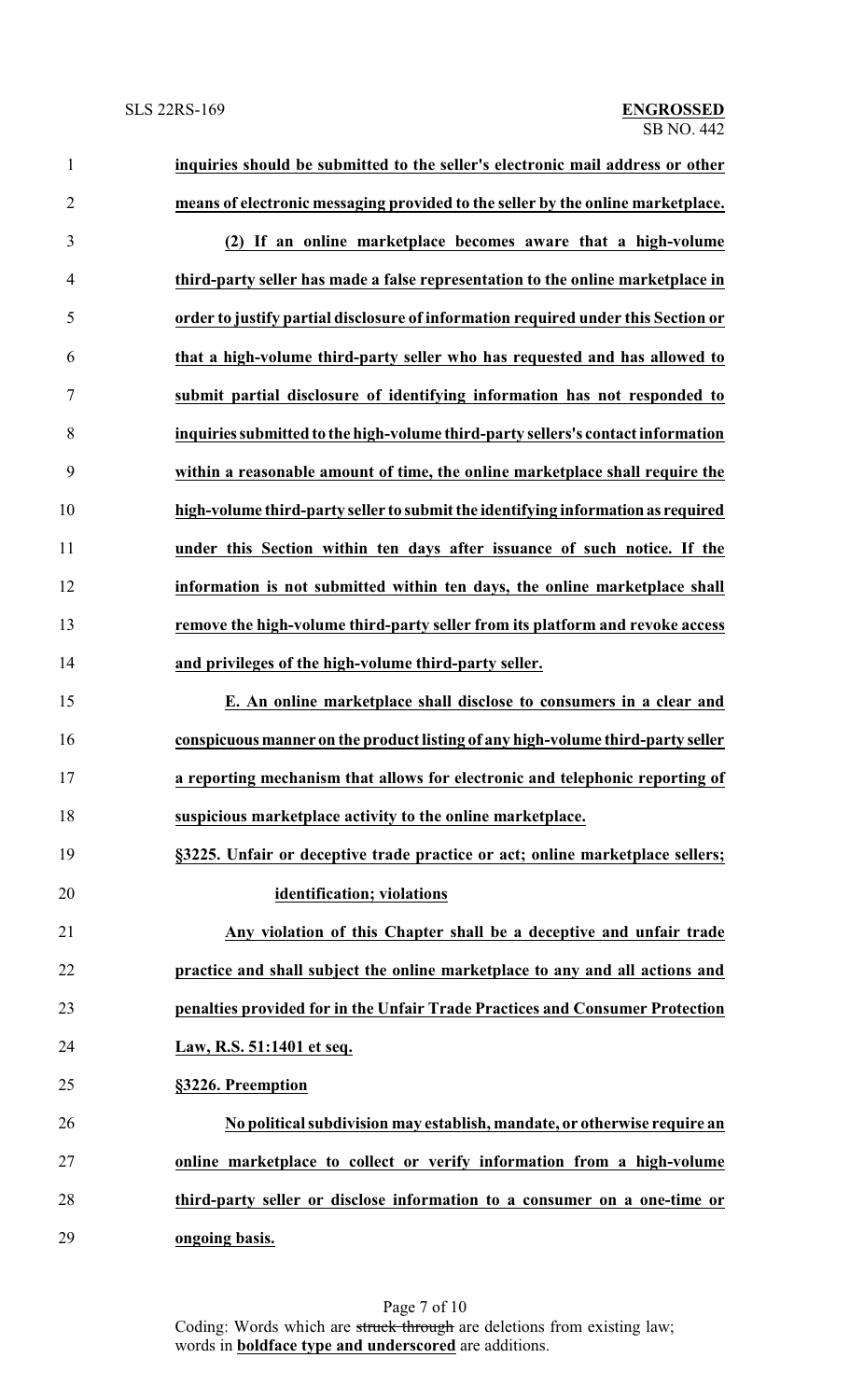1 Section 2. This Act shall become effective on January 1, 2023; if vetoed by the

- 2 governor and subsequently approved by the legislature, this Act shall become effective on
- 3 the day following such approval by the legislature or January 1, 2023, whichever is later.

The original instrument and the following digest, which constitutes no part of the legislative instrument, were prepared by Xavier I. Alexander.

# DIGEST

SB 442 Engrossed 2022 Regular Session Ward

Proposed law defines the following terms:

- (1) "Consumer product" means any tangible personal property that is distributed in commerce and used for personal, family, or household purposes, including any property intended to be attached to or installed in any real property without regard to whether it is attached or installed.
- (2) "High-volume third-party seller" means a participant in an online marketplace who is a third-party seller and who has entered into 200 or more discrete sales or transactions of new or used consumer products in any 12-month period during the previous 24 months, which results in an aggregate total of \$5,000 or more in total gross revenue for the participant. For purpose of calculating the number of discrete sales or transactions or the aggregate gross revenues, an online marketplace shall only be required to count sales or transactions made through the online marketplace and for which payment was processed by the online marketplace, either directly or through its payment processor.
- (3) "Online marketplace" means any person or entity that operates a consumer-directed electronically based or accessed platform that:
	- (a) Has features that allow for, facilitate, or enable third-party sellers to engage in the sale, purchase, payment, storage, shipping, or delivery of a consumer product in this state;
	- (b) Is used by one or more third-party sellers for such purposes; and
	- (c) Has a contractual or similar relationship with consumers governing their use of the platform to purchase consumer products.
- (4) "Seller" means a person who sells, offers to sell, or contracts to sell a consumer product through an online marketplace platform.
- (5) "Third-party seller" means any seller, independent of an online marketplace, who sells or contracts to sell a consumer product in Louisiana through an online marketplace. Third-party seller does not include the following:
	- (a) A seller who operates the online marketplace's platform; or
	- (b) A business entity that has:
		- (i) Made available to the general public the entity's name, business address, and working contact information;
		- (ii) An ongoing contractual relationship with the online marketplace to provide the online marketplace with the manufacture, distribution,

#### Page 8 of 10

Coding: Words which are struck through are deletions from existing law; words in **boldface type and underscored** are additions.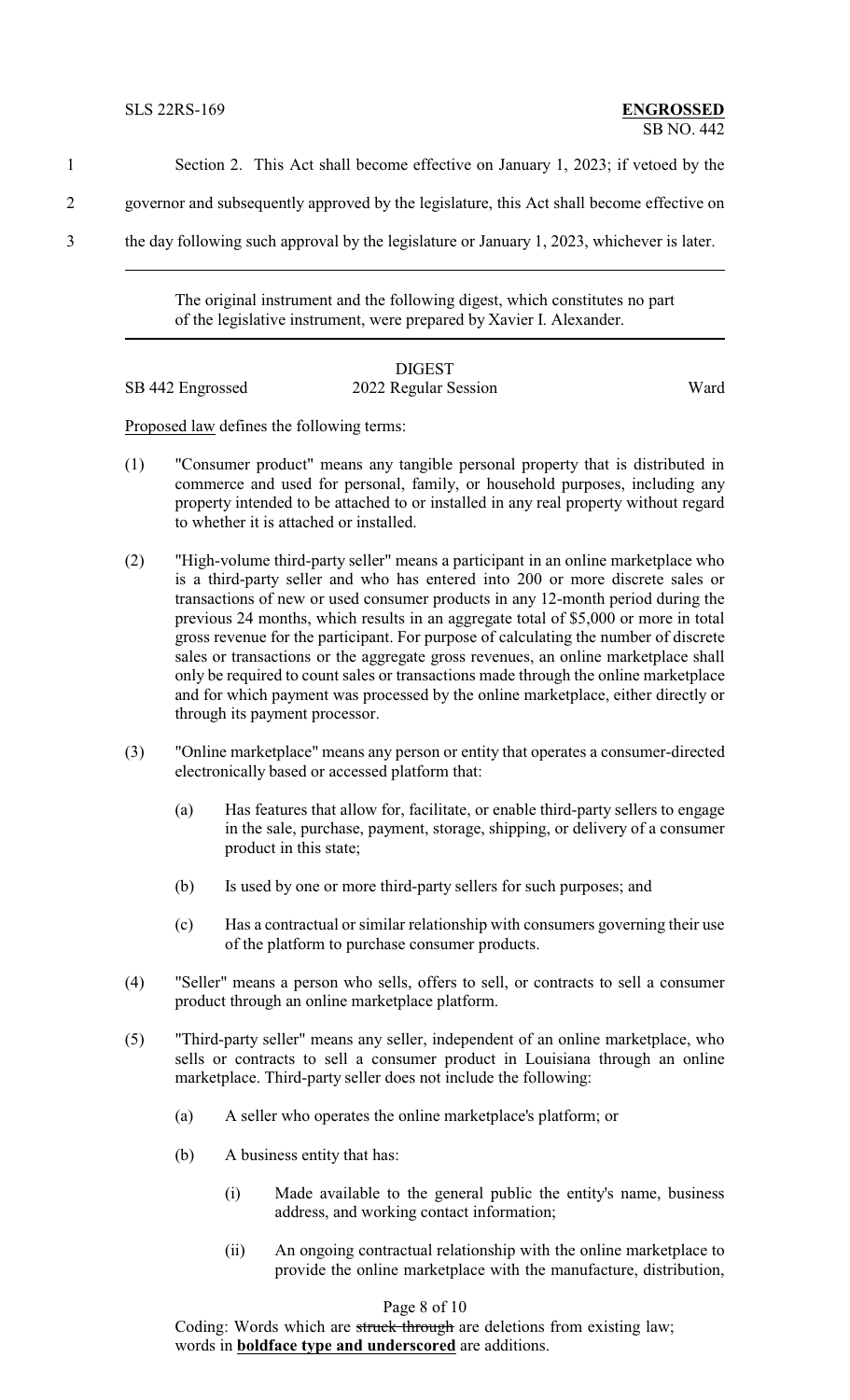wholesaling, or fulfillment of shipments of consumer products; and

- (iii) Provided to the online marketplace identifying information which has been verified in accordance with proposed law.
- (6) "Verify" means to confirm information provided to an online marketplace pursuant to proposed law, which may include the use of one or more methods that enable the online marketplace to reliably determine that any information and documents provided are valid, corresponding to the seller or an individual acting on the seller's behalf, not misappropriated, and not falsified.

Proposed law provides that an online market place shall require a high-volume third-party seller to provide the following information within 10 days:

- (1) A bank account number, in the absence of a bank account, the name of payee for payments issued by the online marketplace. The bank account or payee information may be provided directly to the online marketplace or to a third-party contracted by the online marketplace.
- (2) Contact information for high-volume third-party sellers, including the following:
	- (a) The individual's name if the high-volume third-party seller is an individual.
	- (b) If the individual is not a high-volume third-party seller, the following shall be provided:
		- (i) Copy of a valid government issued identification; or
		- (ii) A copy of a valid government issued record or tax document.
- (3) A current working phone number and email address.

Proposed law provides that periodically, but not less than annually, an online marketplace shall notify a high-volume third-party seller on its platform to keep all required information current.

Proposed law provides that an online market place shall require a high-volume third-party seller to electronically certify whether the high-volume third-party seller has changed information within 10 days of receiving an annual notice.

Proposed law provides that if the high-volume third-party seller does not provide the information or certification required, the online marketplace shall, after first providing the seller with written notice, suspend any further sales activity of the seller.

Proposed law provides that within 10 days of receiving the information from sellers the marketplace shall verify the information collected.

Proposed law provides for data security requirements and limitations.

Proposed law provides that an online marketplace shall require a high-volume third-party seller with an aggregate total of \$20,000 or more in annual revenue to provide the following information in the consumer's order confirmation message and account history:

- (1) The name and physical address of the seller; and
- (2) Phone number, email address, or direct electronic messaging contact information of the seller.

Page 9 of 10

Coding: Words which are struck through are deletions from existing law; words in **boldface type and underscored** are additions.